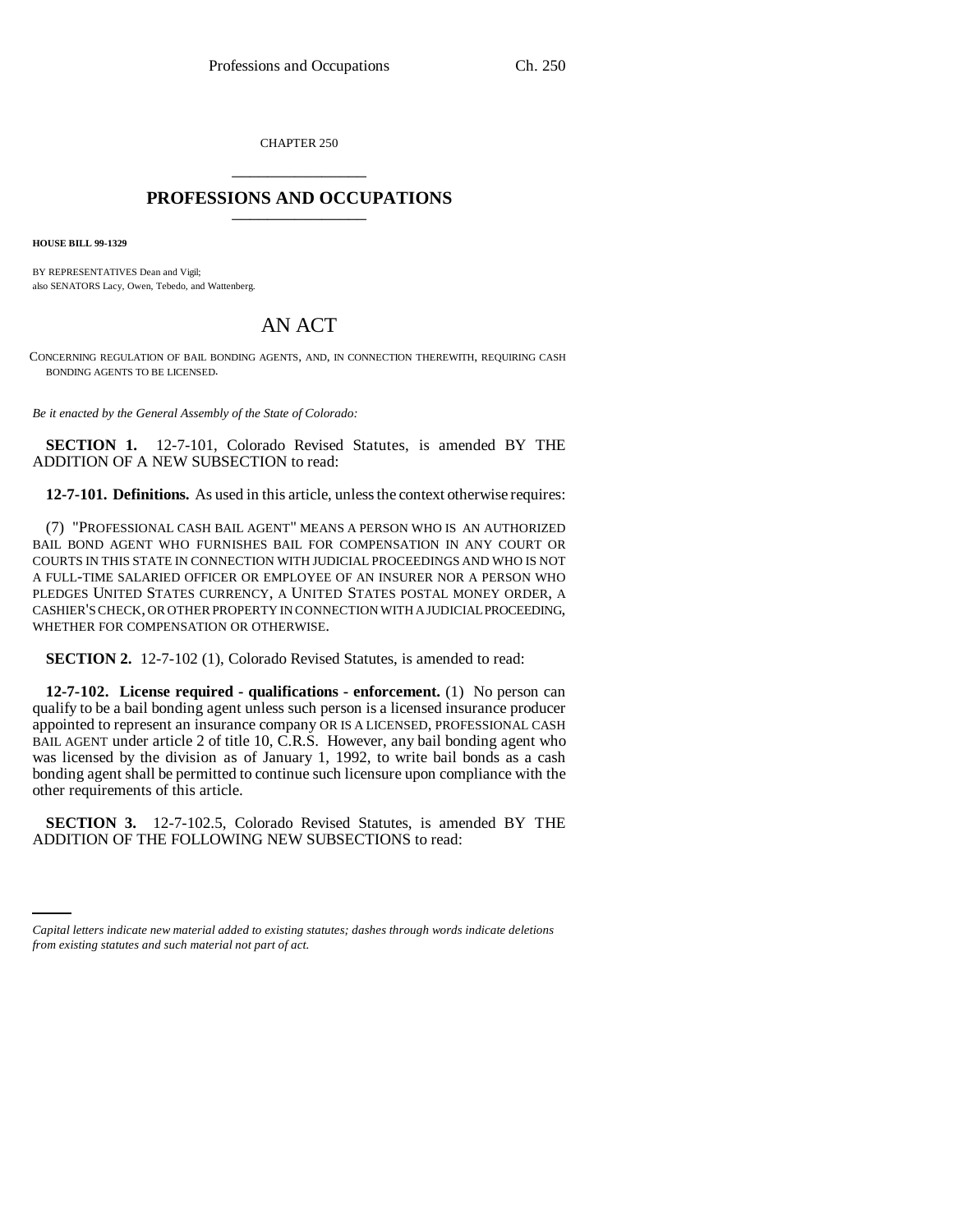**12-7-102.5. Prelicensure education requirements - exemptions.** (6) AS A CONDITION OF INITIAL LICENSURE AND QUALIFICATION AS A PROFESSIONAL CASH BAIL AGENT, THE COMMISSIONER SHALL REQUIRE EACH APPLICANT TO SUBMIT EVIDENCE OF SATISFACTORY COMPLETION OF AN APPROVED PRELICENSURE EDUCATION OR TRAINING COURSE. SUCH EDUCATION OR TRAINING SHALL CONSIST OF NOT LESS THAN EIGHT CLOCK HOURS REGARDING BAIL BONDING, TWO OF WHICH SHALL CONCERN THE CRIMINAL COURT SYSTEM, TWO OF WHICH SHALL CONCERN BAIL BOND INDUSTRY ETHICS, AND FOUR OF WHICH SHALL CONCERN THE LAWS RELATING TO BAIL BONDS.

(7) THE PROFESSIONAL CASH BONDING AGENT SHALL BE LICENSED AS A BAIL BONDING AGENT IN COLORADO FOR FOUR YEARS PRIOR TO APPLYING FOR LICENSURE AS A PROFESSIONAL CASH BAIL AGENT.

(8) THE DIVISION SHALL PROMULGATE RULES NECESSARY FOR THE IMPLEMENTATION OF THIS SECTION.

**SECTION 4.** 12-7-103, Colorado Revised Statutes, is amended BY THE ADDITION OF A NEW SUBSECTION to read:

**12-7-103. License requirements - application - qualification bond - forfeiture.** (8) (a) EACH APPLICANT WHO IS TO BE AUTHORIZED AS A PROFESSIONAL CASH BAIL AGENT PURSUANT TO SECTION 12-7-102 (1) SHALL BE REQUIRED TO POST A QUALIFICATION BOND IN THE AMOUNT OF NO LESS THAN FIFTY THOUSAND DOLLARS WITH THE DIVISION. THE BOND SHALL BE TO THE PEOPLE OF THE STATE OF COLORADO IN FAVOR OF ANY COURT IN THIS STATE, WHETHER MUNICIPAL, COUNTY, DISTRICT, OR OTHER COURT. ANY QUALIFICATION BOND FOR A PROFESSIONAL CASH BAIL AGENT SHALL ALSO BE TO THE COMMISSIONER AND THE DIVISION TO FULFILL THE PURPOSES OF THIS SECTION. A PROFESSIONAL CASH BAIL AGENT SHALL NOT FURNISH A SINGLE BAIL GREATER THAN TWICE THE AMOUNT OF THE BOND POSTED WITH THE DIVISION. IN THE EVENT OF A FORFEITURE OF A PROFESSIONAL CASH BAIL AGENT'S QUALIFICATION BOND, THE DIVISION SHALL HAVE PRIORITY OVER ALL OTHER CLAIMANTS TO SUCH BOND. SUCH BOND SHALL BE CONDITIONED UPON FULL AND PROMPT PAYMENT INTO THE COURT ORDERING SUCH BOND FORFEITED. BAIL BONDING AGENTS AUTHORIZED AS PROFESSIONAL CASH BAIL AGENTS PURSUANT TO SECTION 12-7-102 (1) MAY ONLY ISSUE BONDS IN ACCORDANCE WITH THE PROVISIONS OF SECTION 16-4-104 (1) (b) (III), C.R.S. IN THE EVENT OF A QUALIFICATION BOND FORFEITURE, A PROFESSIONAL CASH BAIL AGENT SHALL BE PROHIBITED FROM WRITING NEW BAIL BONDS UNTIL THE QUALIFICATION BOND IS RESTORED TO AT LEAST FIFTY THOUSAND DOLLARS.

(b) IF THE NAME OF A PROFESSIONAL CASH BAIL AGENT IS PLACED ON THE BOARD PURSUANT TO SECTION 16-4-112(5) (e), C.R.S., AND REMAINS ON THE BOARD FOR THE SAME FORFEITURE FOR MORE THAN THIRTY CONSECUTIVE DAYS, THE COURT THAT PLACED THE NAME OF THE PROFESSIONAL CASH BONDING AGENT ON THE BOARD SHALL ORDER THE DIVISION TO DECLARE THE QUALIFICATION BOND OF SUCH PROFESSIONAL CASH BAIL AGENT TO BE FORFEITED AFTER A HEARING AS PROVIDED IN SECTION 12-7-106 (2). THE DIVISION SHALL THEN ORDER THE PROFESSIONAL CASH BAIL AGENT ON THE QUALIFICATION BOND TO DEPOSIT WITH THE COURT AN AMOUNT EQUAL TO THE AMOUNT OF THE BOND ISSUED BY SUCH PROFESSIONAL CASH BAIL AGENT AND DECLARED FORFEITED BY THE COURT OR THE AMOUNT OF THE QUALIFICATION BOND, WHICHEVER IS THE SMALLER AMOUNT. THE DIVISION SHALL SUSPEND THE LICENSE OF SUCH PROFESSIONAL CASH BAIL AGENT UNTIL SUCH TIME AS ALL FORFEITURES AND